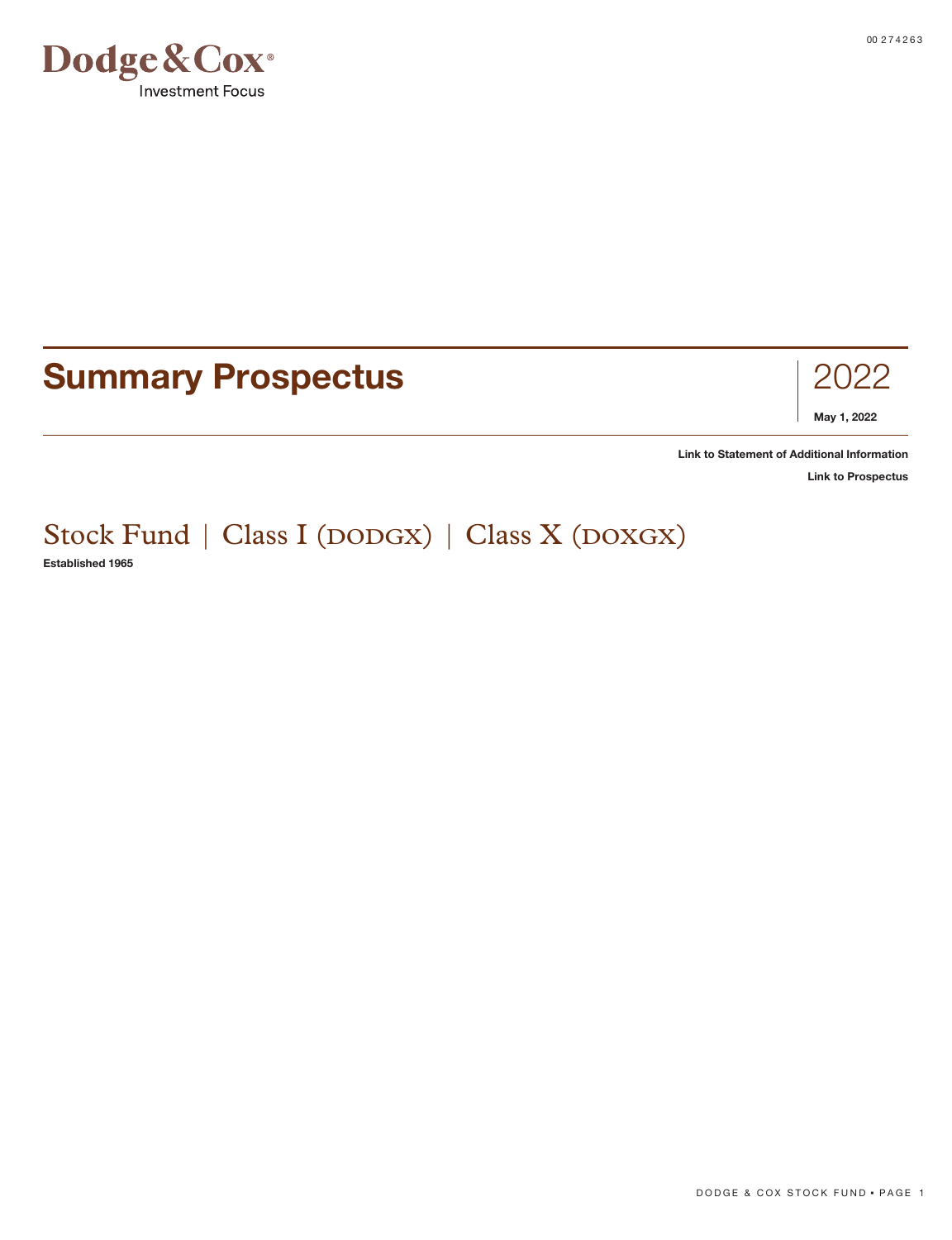# Dodge & Cox Stock Fund

# Investment Objectives

The Fund seeks long-term growth of principal and income. A secondary objective is to achieve a reasonable current income.

# Fees and Expenses

This table describes the fees and expenses that you may pay if you buy, hold and sell shares of the Fund. You may pay other fees, such as brokerage commissions and other fees to financial intermediaries, which are not reflected in the tables and examples below.

| <b>Shareholder Fees</b><br>(fees paid directly from your investment) | Dodge & Cox<br>Stock - Class I | Dodge & Cox<br>Stock - Class X |
|----------------------------------------------------------------------|--------------------------------|--------------------------------|
| Sales charge (load) imposed on purchases                             | None                           | None                           |
| Deferred sales charge (load)                                         | None                           | None                           |
| Sales charge (load) imposed on                                       |                                |                                |
| reinvested distributions                                             | None                           | None                           |
| Redemption fee                                                       | None                           | None                           |
| Exchange fee                                                         | <b>None</b>                    | <b>None</b>                    |

#### Annual Fund Operating Expenses

| (expenses that you pay each year as a<br>percentage of the value of your investment) | Dodge & Cox<br>Stock - Class I | Dodge & Cox<br>Stock - Class X |
|--------------------------------------------------------------------------------------|--------------------------------|--------------------------------|
| Management fees*                                                                     | 0.50%                          | 0.45%                          |
| Distribution and/or service (12b-1) fees                                             | None                           | None                           |
| Other expenses (custody, accounting,                                                 |                                |                                |
| legal, etc.)**                                                                       | 0.01%                          | 0.01%                          |
| <b>Total Annual Fund Operating Expenses</b>                                          | 0.51%                          | $0.46\%***$                    |
| Expense reimbursement                                                                | None                           | $0.05\%***$                    |
| Net Expenses                                                                         | 0.51%                          | $0.41\%***$                    |

Management fees include investment advisory fee expenses of 0.40% for each class; and administrative services fee expenses of 0.10% for Class I shares and 0.05% for Class X shares.

- \*\* The "Other expenses" of Dodge & Cox Stock Class I shares have been restated to reflect expenses expected to be incurred during the current fiscal year. The "Other expenses" of Dodge & Cox Stock — Class X shares have been estimated to reflect expenses expected to be incurred during the current fiscal year.
- \*\*\* Dodge & Cox has contractually agreed to reimburse the Fund for all ordinary expenses to the extent necessary to maintain Total Annual Fund Operating Expenses of the Dodge & Cox Stock — Class X at 0.41% until April 30, 2023. This agreement cannot be terminated prior to April 30, 2023 other than by resolution of the Fund's Board of Trustees. The term of the agreement renews annually unless terminated with 30 days' written notice by either party prior to the end of the term. The agreement does not permit Dodge & Cox to recoup any fees waived or payments made to the Fund for a prior year.

**Example:** This example is intended to help you compare the cost of investing in the Fund with the cost of investing in other mutual funds.

The example assumes that:

- You invest \$10,000 in Dodge & Cox Stock Class I shares and/ or Dodge & Cox Stock — Class X shares of the Fund for the time periods indicated and then redeem all of your shares of Dodge & Cox Stock — Class I shares and/or Dodge & Cox Stock — Class X shares at the end of those time periods;
- Your investment has a 5% return each year; and
- The Fund's operating expenses remain the same.

▪ Dodge & Cox or the Funds terminates the Class X expense reimbursement agreement as of April 30, 2023.

Although your actual costs may be higher or lower, based on these assumptions your costs would be:

|                             | 1 Year |       | 3 Years 5 Years | 10 Years |
|-----------------------------|--------|-------|-----------------|----------|
| Dodge & Cox Stock - Class I | \$52   | \$164 | \$285           | \$640    |
| Dodge & Cox Stock - Class X | \$42   | \$143 | \$253           | \$574    |

## Portfolio Turnover

The Fund incurs transaction costs, such as commissions, when Dodge & Cox buys and sells securities (or "turns over" the portfolio). A higher portfolio turnover rate may indicate higher transaction costs and may result in higher taxes when Fund shares are held in a taxable account. These transaction costs, which are not reflected in annual Fund operating expenses or in the example, affect the Fund's performance. During the most recent fiscal year, the Fund's portfolio turnover rate was 10% of the average value of its portfolio.

#### Principal Investment Strategies

The Fund invests primarily in a diversified portfolio of equity securities. Under normal circumstances, the Fund will invest at least 80% of its total assets in equity securities, including common stocks, depositary receipts evidencing ownership of common stocks, certain preferred stocks, securities convertible into common stocks, and securities that carry the right to buy common stocks (e.g., rights and warrants). The Fund may invest up to 20% of its total assets in U.S. dollar-denominated securities of non-U.S. issuers traded in the United States that are not in the S&P 500 Index. The Fund may use equity options or total return swaps referencing single stocks or stock indices to create or hedge equity exposure. The Fund may also use futures referencing stock indices such as the S&P 500 Index to equitize, or create equity market exposure, approximately equal to some or all of its cash and cash equivalents, receivables, and similar non-equity assets, or to hedge against a general downturn in the equity markets.

The Fund typically invests in medium-to-large well-established companies based on standards of the applicable market. In selecting investments, the Fund typically invests in companies that, in Dodge & Cox's opinion, appear to be temporarily undervalued by the stock market but have a favorable outlook for long-term growth. The Fund focuses on the underlying financial condition and prospects of individual companies, including future earnings, cash flow, and dividends. Various other factors, including financial strength, economic condition, competitive advantage, quality of the business franchise, financially material environmental, social, and governance (ESG) issues, and the reputation, experience, and competence of a company's management are weighed against valuation in selecting individual securities. The Fund also considers the economic and political stability of the country where the issuer is located and the protections provided to shareholders.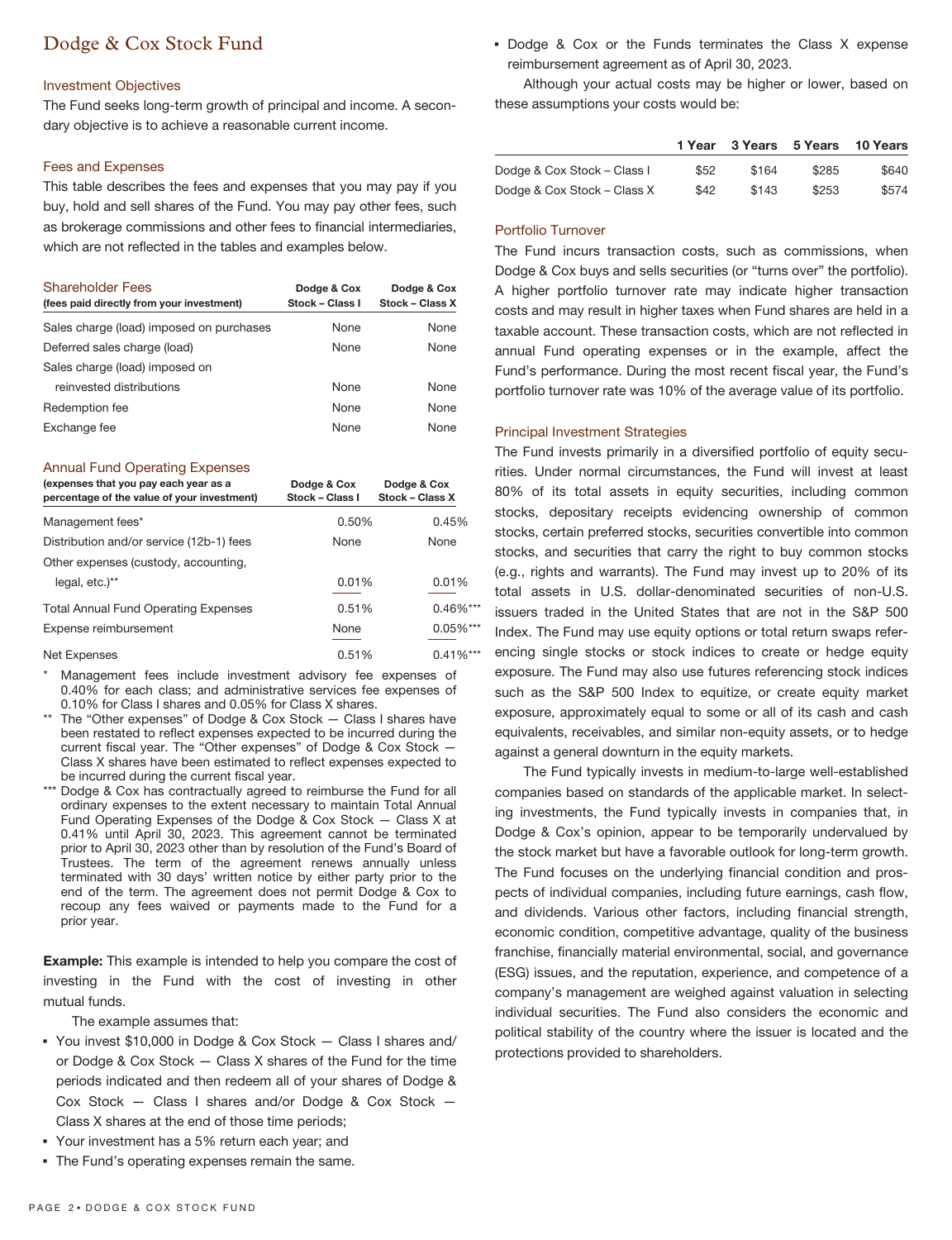#### Principal Risks of Investing

**You could lose money by investing in the Fund, and the Fund could underperform other investments. You should expect the Fund's share price and total return to fluctuate within a wide range. The Fund's performance could be hurt by:**

- **Equity risk.** Equity securities can be volatile and may decline in value because of changes in the actual or perceived financial condition of their issuers or other events affecting their issuers.
- **· Market risk. Investment prices may increase or decrease, some**times suddenly and unpredictably, due to general market conditions. Local, regional or global events such as war, acts of terrorism, the spread of infectious illness or other public health issue, recessions, inflation, or other events could also have a significant impact on the Fund and its investments and potentially increase the risks described herein.
- Manager risk. Dodge & Cox's opinion about the intrinsic worth or creditworthiness of a company or security may be incorrect or the market may continue to undervalue the company or security. Depending on market conditions, Dodge & Cox's investing style may perform better or worse than portfolios with a different investment style. Dodge & Cox may not make timely purchases or sales of securities for the Fund. The Fund may underperform the broad market, relevant indices, or other funds with similar objectives and investment strategies.
- Liquidity risk. The Fund may not be able to purchase or sell a security in a timely manner or at desired prices or achieve its desired weighting in a security.
- Derivatives risk. Investing with derivatives, such as equity index futures, equity options, and total return swaps, involves risks additional to and possibly greater than those associated with investing directly in securities. The value of a derivative may not correlate to the value of the underlying instrument to the extent expected. A derivative can create leverage because it can result in exposure to an amount of a security, index, or other underlying investment (a "notional amount") that is substantially larger than the derivative position's market value. Often, the upfront payment required to enter into a derivative is much smaller than the potential for loss, which for certain types of derivatives, including the sale of call options, may be unlimited. The Fund may not be able to close a derivatives position at an advantageous time or price. For over-the-counter derivatives transactions, the counterparty may be unable or unwilling to make required payments and deliveries, especially during times of financial market distress. Changes in regulation relating to a mutual fund's use of derivatives and related instruments may make derivatives more costly, limit the availability of derivatives, or otherwise adversely affect the value or performance of derivatives and the Fund.

**An investment in the Fund is not a deposit of a bank and is not insured or guaranteed by the Federal Deposit Insurance Corporation or any other government agency.**

# Performance Information

The following bar chart and table are intended to help you understand the risks of investing in the Fund. The bar chart shows changes in the Dodge & Cox Stock — Class I shares' returns from year to year. The table shows how the average annual total returns of the Fund's Dodge & Cox Stock — Class I shares and Dodge & Cox Stock — Class X shares compare to those of a primary and secondary broad-based securities market index. The Fund's primary benchmark is the S&P 500 Index, which consists of large cap equity securities and is generally considered representative of the U.S. stock market as a whole. The Fund's secondary benchmark is the Russell 1000 Value Index, which measures the performance of the large capitalization value segment of the U.S. equity universe.

The Fund's past performance (before and after taxes) does not necessarily indicate how the Fund will perform in the future. Visit the Fund's website at dodgeandcox.com or call 800-621-3979 for current performance figures.



**Highest/Lowest quarterly results for Dodge & Cox Stock — Class I shares during the time period were: Highest: 20.87% (quarter ended December 31, 2020) Lowest: –29.16% (quarter ended March 31, 2020)**

# Average Annual Total Returns for the Periods Ended 12/31/2021

**Dodge & Cox**

| Douge & COX                                     |        |         |          |
|-------------------------------------------------|--------|---------|----------|
| Stock - Class I                                 | 1 Year | 5 Years | 10 Years |
| Return before taxes                             | 31.68% | 14.14%  | 15.56%   |
| Return after taxes on distributions             | 30.68  | 12.14   | 14.06    |
| Return after taxes on distributions and sale of |        |         |          |
| Fund shares                                     | 19.44  | 10.80   | 12.71    |
| Dodge & Cox<br>Stock - Class X*                 |        |         |          |
| Return before taxes                             | 31.68  | 14.14   | 15.56    |
| S&P 500 Index (reflects no deduction for        |        |         |          |
| expenses or taxes)                              | 28.71  | 18.47   | 16.55    |
| Russell 1000 Value Index (reflects no deduction |        |         |          |
| for expenses or taxes)                          | 25.16  | 11.16   | 12.97    |

\* Because Dodge & Cox Stock — Class X shares have not had returns for a full calendar year as of the date of this prospectus, the figures shown in the table above for Dodge & Cox Stock — Class X shares provide performance for Dodge & Cox Stock — Class I shares. Dodge & Cox Stock — Class X shares would have had higher returns because (i) both share classes of the Dodge & Cox Stock Fund represent interests in the same portfolio of securities and (ii) Dodge & Cox Stock — Class X shares have lower expenses.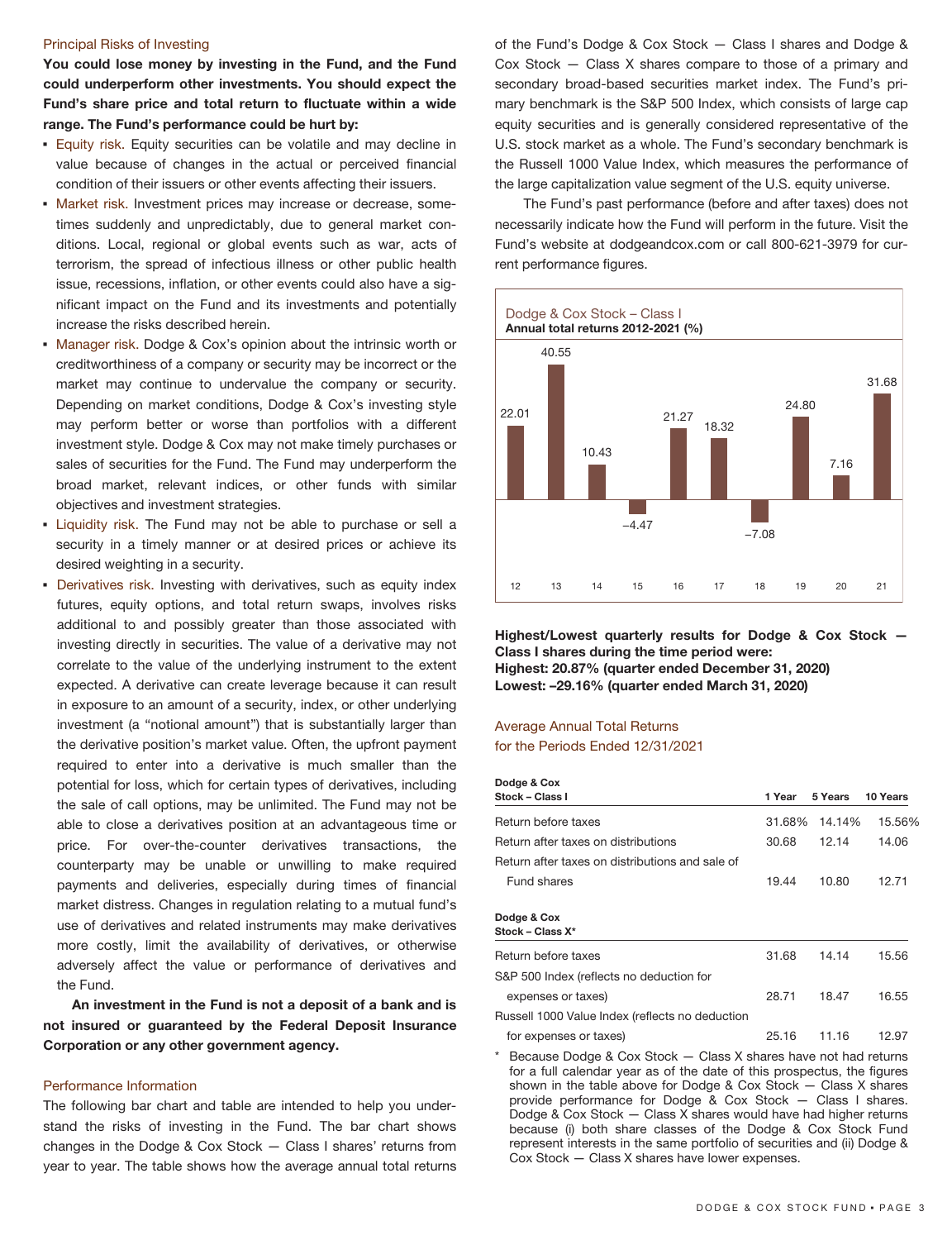The after-tax returns shown above are for Dodge & Cox Stock — Class I shares. The after-tax returns for Dodge & Cox Stock — Class X shares will vary. After-tax returns are calculated using the historical highest individual federal marginal income tax rates, but do not reflect the impact of state or local taxes. Actual after-tax returns may differ depending on your individual circumstances. After-tax return figures do not apply to you if you hold your Fund shares through a tax-deferred arrangement such as a 401(k) plan or an individual retirement account.

# Fund Management

Dodge & Cox serves as investment manager to the Stock Fund. The Fund is managed by Dodge & Cox's U.S. Equity Investment Committee ("**USEIC**"), which consists of the following eight members:

| <b>Committee Member</b>   | <b>Primary Titles with Investment Manager</b>                                                                                                                                  | Years managing<br>the Fund/<br><b>Years with</b><br>Dodge & Cox |
|---------------------------|--------------------------------------------------------------------------------------------------------------------------------------------------------------------------------|-----------------------------------------------------------------|
| Charles F. Pohl*          | Chairman, Director, and member of Emerging Markets Equity Investment Committee ("EMEIC")                                                                                       | 30/38                                                           |
| David C. Hoeft            | Senior Vice President, Director, Chief Investment Officer, and member of Global Equity Investment<br>Committee ("GEIC"), EMEIC, and Balanced Fund Investment Committee ("BIC") | 20/29                                                           |
| <b>Steven C. Voorhis</b>  | Vice President, Director of Research, and member of GEIC                                                                                                                       | 16/26                                                           |
| Philippe Barret, Jr.      | Vice President and Research Analyst, and member of BIC                                                                                                                         | 9/18                                                            |
| Kathleen G. McCarthy      | Vice President and Research Analyst                                                                                                                                            | 6/15                                                            |
| <b>Karol Marcin</b>       | Vice President, Research Analyst, and member of GEIC                                                                                                                           | 4/22                                                            |
| <b>Benjamin V. Garosi</b> | Vice President and Research Analyst, and member of BIC                                                                                                                         | 3/13                                                            |
| <b>Karim Fakhry</b>       | Vice President and Research Analyst                                                                                                                                            | 1/17                                                            |
|                           |                                                                                                                                                                                |                                                                 |

\* Mr. Pohl will leave the committee effective June 30, 2022.

# Other Important Information About Fund Shares

For important information about purchase and sale of Fund shares, tax information, and payments to financial intermediaries please turn to the "Summary of Other Important Information About Fund Shares" section on page 26 of this prospectus.